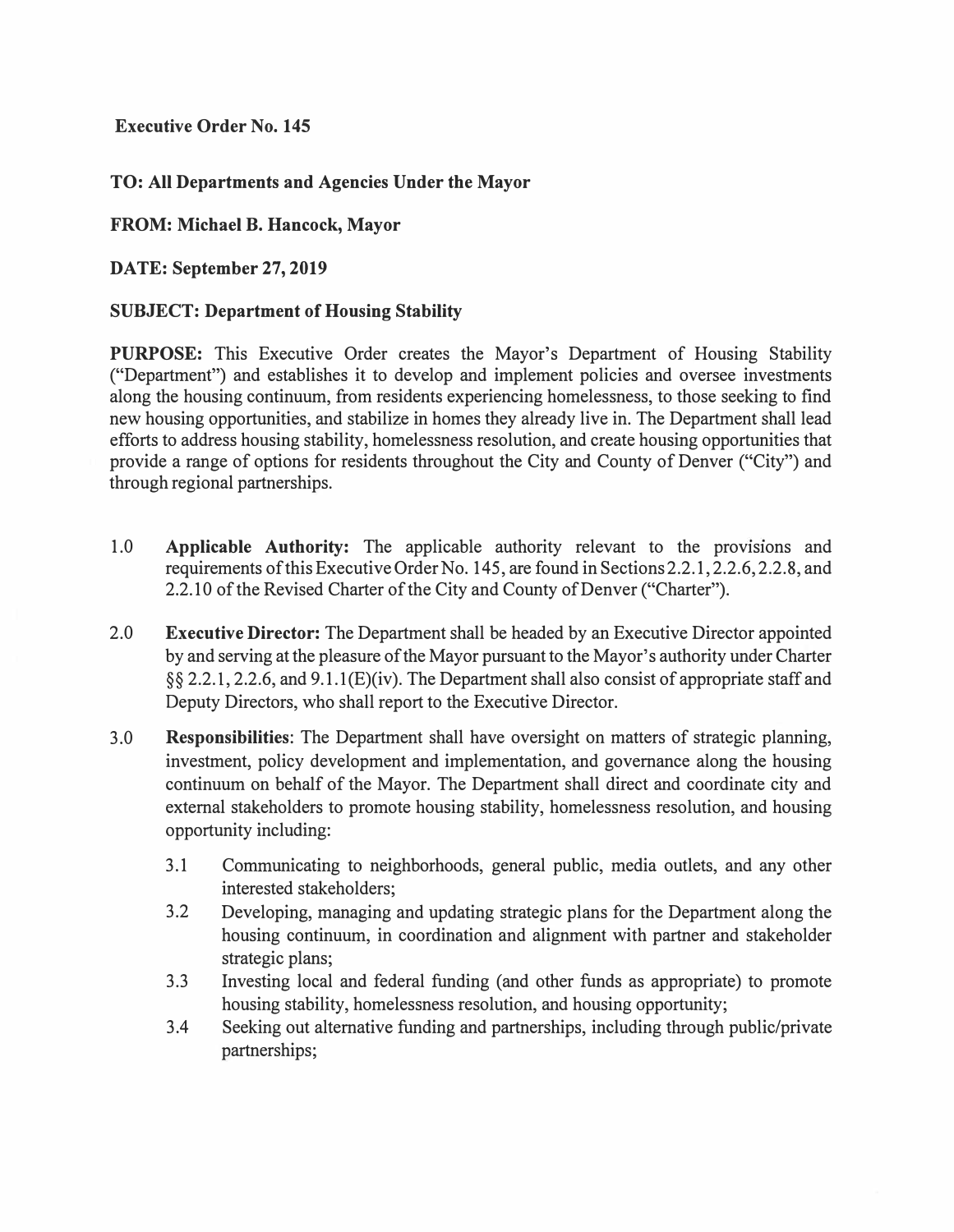- 3.5 Convening city agencies, local and regional partners, and community members to promote long-term solutions to housing stability, homelessness resolution, and housing opportunity;
- 3.6 Developing programs with partners and other impacted stakeholders that provide services for residents along the housing continuum; and
- 3.7 Developing and implementing clear written policies for the City regarding the needs of people along the housing continuum.
- 4.0 **Duration:** The Mayor's Department of Housing Stability will continue to operate until the rescission of this Executive Order.
- 5.0 **Cooperation:** All City departments and agencies under the Mayor shall cooperate with the Department in accomplishing the goals and responsibilities outlined in this Executive Order.
- 6.0 **Memorandum Attachments:** The procedures for implementing this Executive Order may be defined by Memorandum Attachments to the Executive Order, which shall become part of the Executive Order.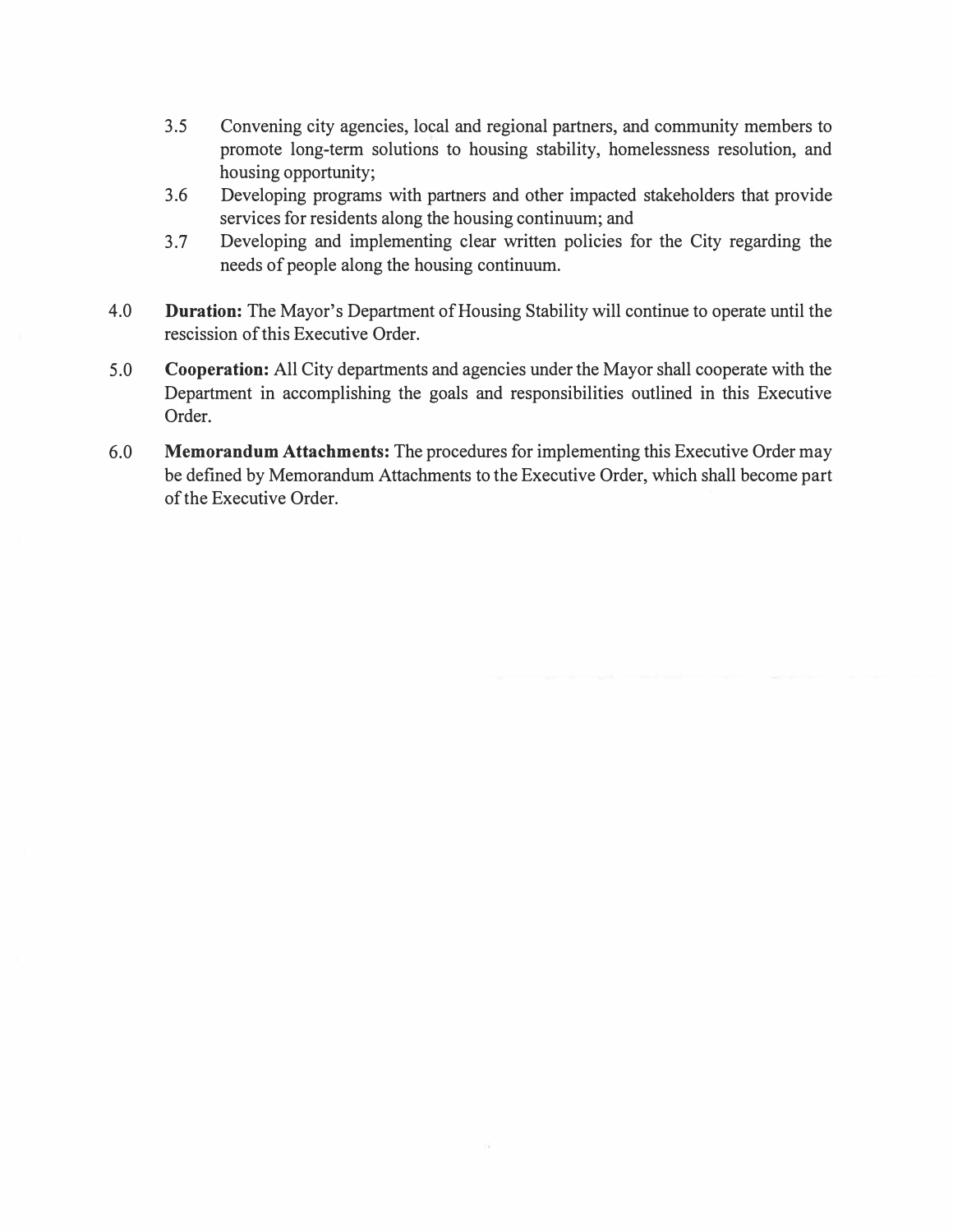Executive Order No. 145

Approved for Legality:

Brouse

Kristin M. Bronson Attorney for the City and County of Denver

Approved:

Mchael B. Hancock

Mayor

Evelyn Baker Interim Executive Director of Community Planning and Development

Eulois Cleckley

Executive Director of Public Works

Kim Day

Executive Director of Aviation

Brendan J. Hanlon Chief Financial Officer

Allegra "Happy" Haynes Executive Director of Parks & Recreation

Don Mares **Executive Director of Human Services**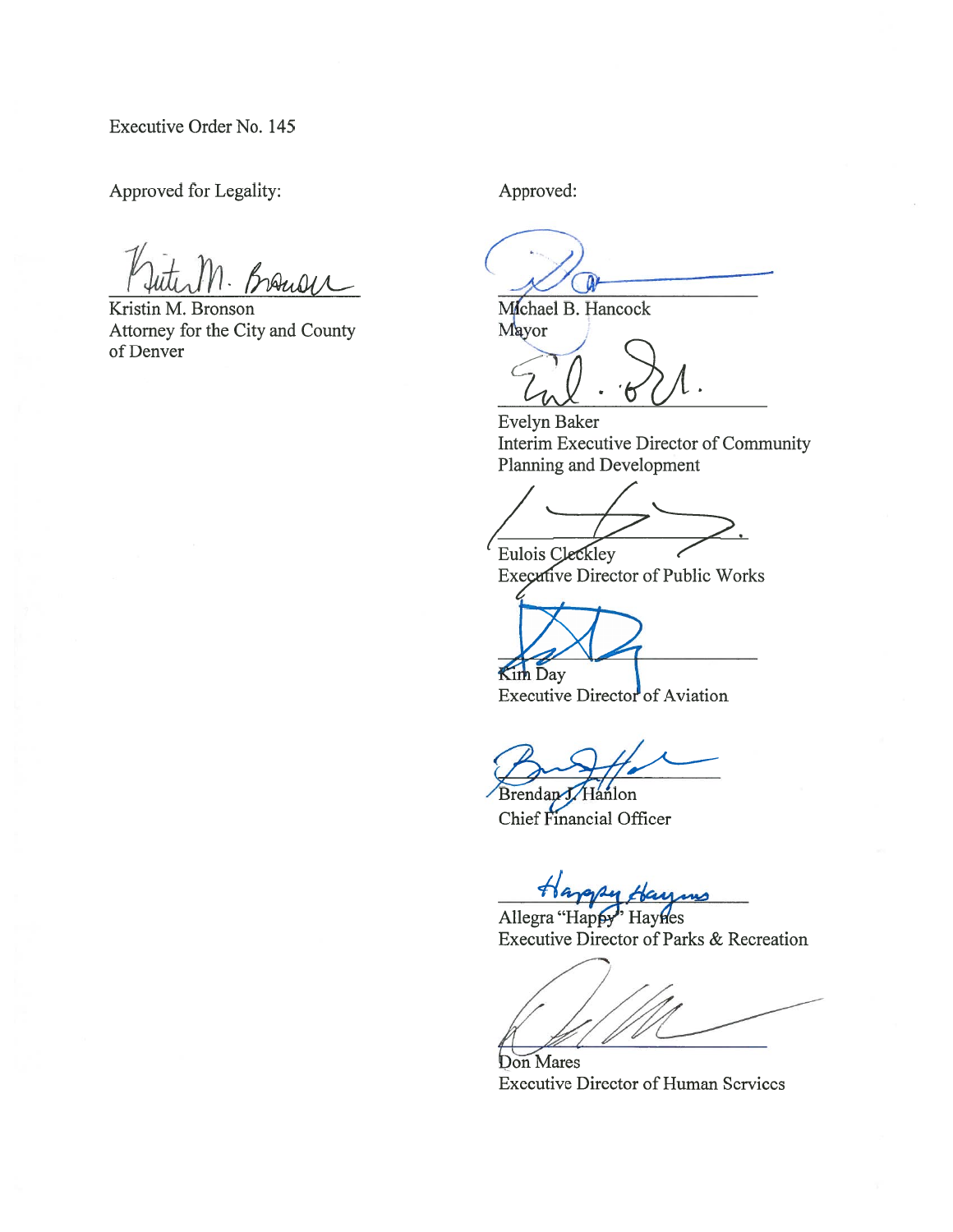7

Robert M. McDonald Executive Director of Public Health and Environment

 $\overline{\phantom{0}}$ 

D. Troy Riggs **Executive Director of Safety** 

**Brandon Gainey** Interim Executive Director of General Services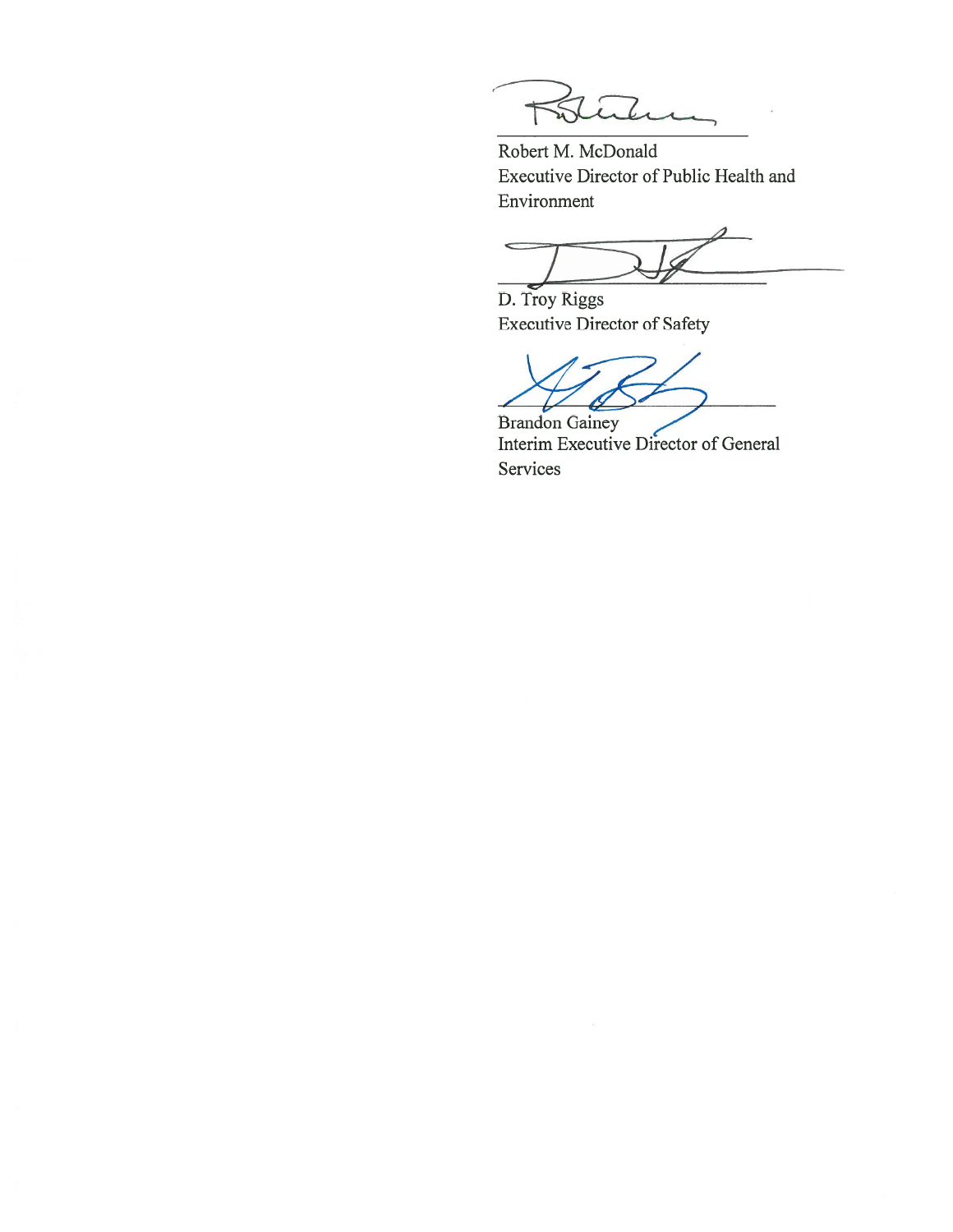**Memorandum No. 145A** 

# **TO: All Departments and Agencies Under the Mayor**

**FROM: Michael B. Hancock, Mayor** 

**DATE: September 27, 2019** 

**SUBJECT: Department of Housing Stability** 

This Memorandum shall be attached to and become part of Executive Order No. 145, titled Mayor's Department of Housing Stability.

The purpose of this policy is to further define the roles and responsibilities of the Department to promote long-term solutions to housing stability, homelessness resolution, and housing opportunity.

- 1.0 **Decision Making Authority:** The Department will assume decision-making authority to ensure clear governance in matters requiring action in response to housing stability, homelessness resolution, and housing opportunity except where authority is otherwise granted by federal, state, or local law or regulation.
- 2.0 **City, Stakeholder and Community Partnerships:** The Department will engage partners to inform investment of local and federal funding (and other funds as appropriate), policy development and implementation, and other long-term solutions to promote housing stability, homelessness resolution, and housing opportunity. The Department will work to recruit additional public, private, non-profit, and philanthropic partners to advance solutions for residents along the housing continuum.
- 3.0 **Strategic Planning:** The Department shall develop, manage and update strategic plan(s) for the Department along the housing continuum, in coordination and alignment with partner and stakeholder strategic plans.
	- 3.1 Strategic plan(s) developed for the Department shall guide policy strategies and investment of local and federally allocated funds available for housing stability, homelessness resolution, and housing opportunity as outlined in this memorandum. The Department shall have responsibility for implementation of such strategic plan(s), coordinating with other city agencies and local/regional partners as appropriate.
	- 3.2 Strategic plan(s) developed for the Department shall be coordinated with other citywide plans aimed at creating equitable outcomes by providing stable housing and supportive services for residents along the housing continuum. The Department